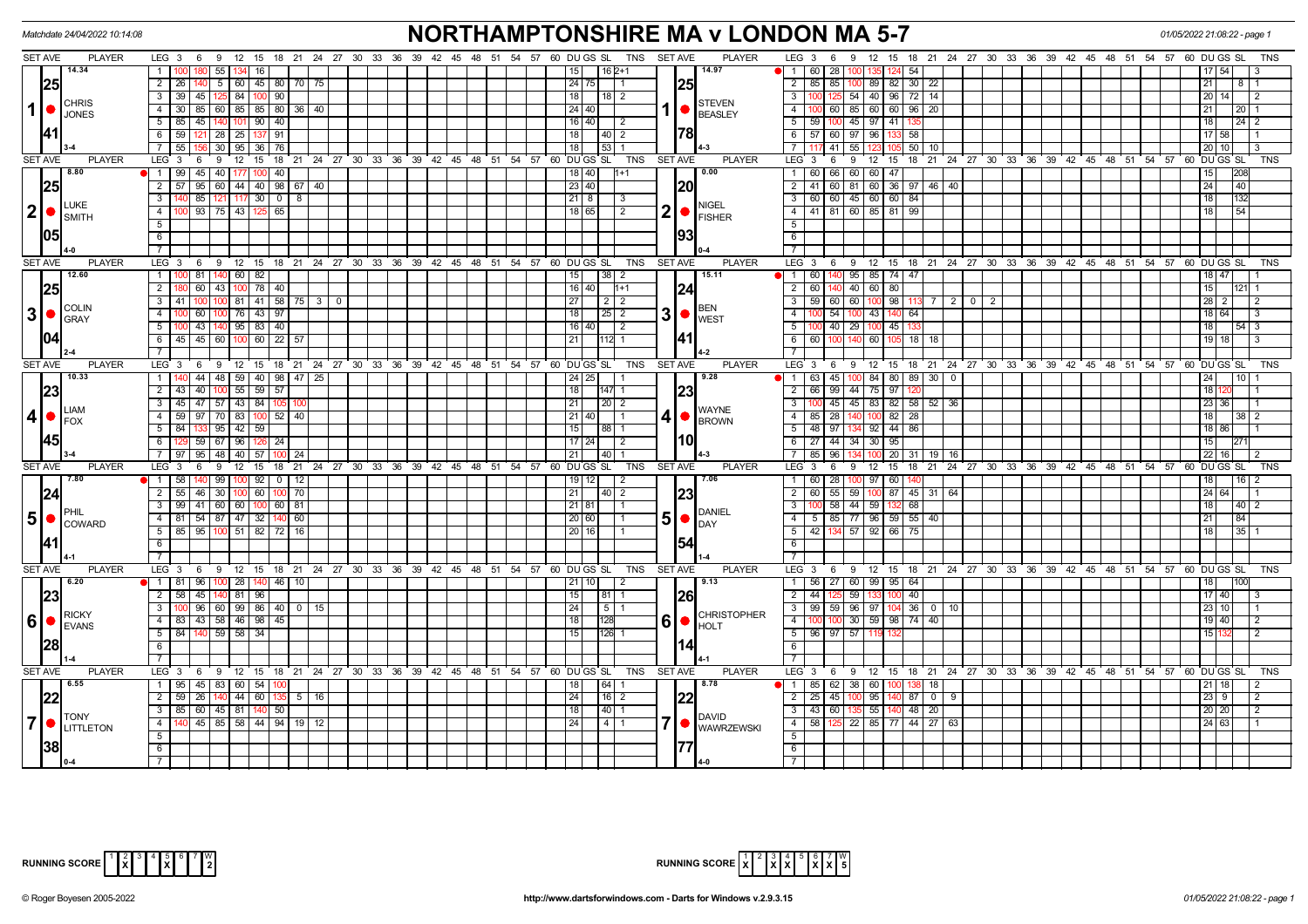|                | Matchdate 24/04/2022 10:14:08                                |                                                                                       | <b>NORTHAMPTONSHIRE MA v LONDON MA 5-7</b>                                                         | 01/05/2022 21:08:30 - page 2                                                                              |                                         |  |  |  |
|----------------|--------------------------------------------------------------|---------------------------------------------------------------------------------------|----------------------------------------------------------------------------------------------------|-----------------------------------------------------------------------------------------------------------|-----------------------------------------|--|--|--|
| SET AVE        | <b>PLAYER</b>                                                | LEG <sub>3</sub><br>18 21 24 27 30 33 36 39 42<br>12<br>15<br>6<br>9                  | <b>SET AVE</b><br>57<br>60 DU GS SL<br>TNS<br><b>PLAYER</b><br>45<br>48<br>51<br>54                | LEG <sub>3</sub><br>18 21 24 27 30 33 36 39 42 45 48 51 54 57 60 DU GS SL<br>12<br>15<br>9<br>-6          | <b>TNS</b>                              |  |  |  |
|                | 7.21                                                         | 95<br>28<br>  80  <br>98<br>40 60                                                     | 10.97<br>20 60                                                                                     | 44 47<br>26<br>26<br>23<br>54<br>41<br>$\blacksquare$                                                     | 21                                      |  |  |  |
|                | 22                                                           | 57<br>45<br>58 <sup>1</sup><br>$147$ $147$<br>$\overline{2}$<br>30 <sup>1</sup><br>81 | 21 <br>24<br>60                                                                                    | $50$ 74 36<br>$\overline{2}$<br>80 <sup>2</sup><br>36<br>25                                               | 22 36                                   |  |  |  |
|                |                                                              | 58<br>90   96<br>$\mathbf{3}$<br>85                                                   | 18<br>25                                                                                           | 100 58 72 16<br>$\mathbf{3}$<br>60 <sub>1</sub><br>60                                                     | $19$ 16                                 |  |  |  |
| 8 •            | <b>MICHAEL</b><br>FEASEY                                     | $52$ 37<br>99<br>33   40<br>85<br>16                                                  | $ 8  \bullet  _{\text{COCKS}}$<br>$24 \mid 40$                                                     | 15<br>$\overline{\mathbf{0}}$                                                                             | 21<br>5 3                               |  |  |  |
|                |                                                              | $00$   58   55   58   93   0   40<br>5<br>97                                          | $22 \mid 40 \mid$                                                                                  | $99$ 40 60 60 25 36 66<br>5<br>60 I                                                                       | 24<br>55                                |  |  |  |
|                | 87                                                           | 85<br>95<br>40<br>6<br>45<br>45 I<br>30                                               | 67 <br>21<br>  40                                                                                  | 58<br>95<br>90<br>93   20<br>6<br>45                                                                      | $\sqrt{20}$ 20                          |  |  |  |
|                |                                                              | 121 81 46 76 70 87                                                                    | 18<br>$\overline{20}$                                                                              | 35 45 58 122<br>100 81<br>60 I                                                                            | 21 12                                   |  |  |  |
| <b>SET AVE</b> | <b>PLAYER</b>                                                | 18<br>LEG 3<br>9<br>12<br>15<br>- 6                                                   | 21 24 27 30 33 36 39 42 45 48 51 54 57 60 DUGS SL<br><b>SET AVE</b><br><b>PLAYER</b><br><b>TNS</b> | 18 21 24 27 30 33 36 39 42 45 48 51 54 57 60 DUGS SL<br>12<br>LEG <sub>3</sub><br>-9<br>15                | <b>TNS</b>                              |  |  |  |
|                | 8.80                                                         | 60 85 100 98 92 26<br>$\blacksquare$ 1<br>40 I                                        | 14.12<br>$19$ 26                                                                                   | 60 <sub>1</sub><br>26<br>46 71                                                                            | 18<br>  18   1+1                        |  |  |  |
|                | 23                                                           | 64<br>$\overline{2}$                                                                  | 12<br> 24 <br>186 2                                                                                | $\overline{2}$<br>60                                                                                      | 151                                     |  |  |  |
|                |                                                              | 96<br>77 85 69 32<br>$\mathbf{3}$<br>95<br>47 I                                       | 21 32<br><b>JOHN</b>                                                                               | 30 70 68<br>45 <sup>1</sup><br>79                                                                         | 18<br>$32 0+1$                          |  |  |  |
|                | $\vert 9 \vert$ $\bullet$ $\vert_{\text{ROSE}}^{\text{LEE}}$ | $60$   40<br>28<br>97<br>60<br>60                                                     | $\texttt{ }9 \texttt{ } \bullet \texttt{ }^\textsf{turn} \textsf{}}$<br>21<br>56                   | <b>26</b><br>78<br>$\frac{1}{38}$<br>45                                                                   | $\sqrt{23}$ 45                          |  |  |  |
|                |                                                              | $55$   95<br>83 36 40 32<br>5<br>60                                                   | 23 32                                                                                              | 45 60 80<br>57<br>65<br>85                                                                                | 21<br>70                                |  |  |  |
|                | 55                                                           | 55<br>-36 I<br>64<br>60                                                               | 49 <br>18<br>l 86 I                                                                                | 133 38 20<br>44<br>$45$ 81<br>6                                                                           | 20 20                                   |  |  |  |
|                |                                                              | 59<br>40<br>60<br>-84<br>80<br>38                                                     | 21 84                                                                                              | 99<br>45<br>64<br>60<br>60<br>43                                                                          | 18                                      |  |  |  |
| <b>SET AVE</b> | <b>PLAYER</b>                                                | LEG 3<br>12<br>21<br>$\mathbf{Q}$<br>18<br>15                                         | 24 27 30 33 36 39 42 45 48 51 54 57 60 DUGS SL<br>TNS<br><b>SET AVE</b><br><b>PLAYER</b>           | 18  21  24  27  30  33  36  39  42  45  48  51  54  57  60  DUGS SL<br>LEG <sup>3</sup><br>12<br>15<br>-9 | <b>TNS</b>                              |  |  |  |
|                | 12.96                                                        | $\overline{0}$<br>82<br>8<br>11<br>58                                                 | 30 8<br>7.77<br>-3                                                                                 | $0$ 20 16<br>60<br>65<br>60<br>95                                                                         | $\overline{27}$<br>4                    |  |  |  |
|                | 23                                                           | $182$ 61 57<br>60 58                                                                  | 23 <br>18<br>$52$ 1                                                                                | 137 60 95 68 42 54<br>45                                                                                  | $\sqrt{21 54}$                          |  |  |  |
|                | <b>JOSH</b>                                                  | 20<br>94<br>20<br>93<br>3                                                             | 18 20<br>2<br><b>NICK</b>                                                                          | 60<br>85<br>95<br>41<br>60<br>$\mathbf{3}$                                                                | 15<br>160                               |  |  |  |
| I Q  ●         | <b>RICHARDSON</b>                                            | $53 \mid 40$<br>57<br>4                                                               | $10$ $\bullet$ $\frac{\text{NIGN}}{\text{COCKS}}$<br>$16$ 40<br>$\overline{\mathbf{3}}$            | 78 99 60 85 39<br>-4                                                                                      | 18<br> 40                               |  |  |  |
|                |                                                              | 83<br>56  <br>$5\overline{)}$<br>-41<br>60<br>60<br>  83                              | 18                                                                                                 | 68 I<br>85                                                                                                | $16$   8                                |  |  |  |
|                | 44                                                           | 140 59 40<br>100 40 40 1<br>6<br>82                                                   | 22 <br>21 40<br>$\overline{2}$                                                                     | 60 100 83 92 34 44<br>26<br>6                                                                             | 21<br> 62                               |  |  |  |
|                |                                                              |                                                                                       |                                                                                                    |                                                                                                           |                                         |  |  |  |
|                | <b>SET AVE</b><br><b>PLAYER</b>                              | $LEG_3$<br>12 15<br>-9<br>-6                                                          | 18 21 24 27 30 33 36 39 42 45 48 51 54 57 60 DUGS SL<br><b>SET AVE</b><br><b>PLAYER</b><br>TNS     | 18 21 24 27 30 33 36 39 42 45 48 51 54 57 60 DUGS SL<br>LEG <sub>3</sub><br>12<br>9<br>15                 | <b>TNS</b>                              |  |  |  |
|                | 17.66                                                        | 85   60   80   105<br>60<br>45<br>41                                                  | 15.86<br>21<br> 25                                                                                 | 60 43 60 76 40 56<br>81<br>85 I                                                                           | 23 56                                   |  |  |  |
|                | 28                                                           | 48 88<br>2<br>45                                                                      | 24 <br>15 88 <br>$11+1$                                                                            | 43<br>2<br>$9^{\circ}$                                                                                    | 12<br>209 2                             |  |  |  |
|                | <b>BEN</b>                                                   | 28<br>96<br>57<br>-58                                                                 | 15<br>122 1<br><b>GRAHAM</b>                                                                       | 78 24<br>59                                                                                               | 17 24                                   |  |  |  |
|                | l 1 ●  <br><b>GOODGER</b>                                    | $48$ 32<br>60 I<br>$\overline{4}$<br>41                                               | $16$ 32<br>$1 + 1$<br>RACKSTRAW                                                                    | 60<br>$\overline{4}$<br>43 I<br>28                                                                        | 15<br>105 2                             |  |  |  |
|                |                                                              | $29 \mid 32$<br>5<br>80                                                               | $16 \mid 32 \mid$<br>3                                                                             | 24 16<br>5<br>60                                                                                          | 18<br>$ 40 $ 3                          |  |  |  |
|                | 55                                                           | 58 57 80<br>90<br>-96                                                                 | 83<br>18<br>l 20 I                                                                                 | $45$   48<br>83<br>45 I                                                                                   | 18 48                                   |  |  |  |
|                |                                                              | 40<br>40                                                                              | 16 40                                                                                              | 64<br>60 <sub>1</sub>                                                                                     | 18                                      |  |  |  |
| <b>SET AVE</b> | <b>PLAYER</b>                                                | LEG <sub>3</sub><br>$24$ 27 30 33 36<br>18<br>21<br>15<br>9                           | <b>TNS</b><br>SET AVE<br>39<br>42<br>45<br>48<br>51<br>54<br>57<br>60 DU GS SL<br><b>PLAYER</b>    | LEG <sub>3</sub><br>21 24 27 30 33 36 39 42<br>45<br>48<br>51<br>15<br>18<br>-9                           | 54<br>57<br>$60$ DU GS SL<br><b>TNS</b> |  |  |  |
|                | 9.62                                                         | 43<br>80<br>11<br>140  81                                                             | 7.94<br>157<br>12                                                                                  | 93<br>88                                                                                                  | 12   88                                 |  |  |  |
|                | 23                                                           | $\mid$ 24   60   41   60   67   17<br>41                                              | 23 <br>27<br>8 <sup>1</sup>                                                                        | 59<br>54 28 92 30 27 9<br>40                                                                              | $\sqrt{29}$ 9                           |  |  |  |
|                | <b>JASON</b>                                                 | 43 121 85 60 40 67<br>45 I                                                            | 21<br>$140$ 1<br><b>LIAM</b>                                                                       | $55 \ 96 \ 59$<br>140 92 16<br>$-43$                                                                      | $19$ 16                                 |  |  |  |
|                | $12$ $\bullet$ $\frac{JASON}{LOVELL}$                        | $60 \mid 80$<br>81<br>4                                                               | $ 2 \bullet _\textrm{HILL}^\textrm{LIAN}$<br>15 80<br>$11 + 1$                                     | 60<br>$\overline{4}$<br>41<br>93 97<br>50                                                                 | 15                                      |  |  |  |
|                |                                                              | 85   60   100   57   97   86   16  <br>-5 I                                           | 20 16                                                                                              | 55 84 78 24 55 100<br>5                                                                                   | 18<br>105                               |  |  |  |
|                | 88                                                           | 100 41 121 26 43 79<br>60 I<br>6                                                      | 63<br>21<br> 31 2                                                                                  | 83 96 43 25 100 44 38 72<br>6                                                                             | 23 72                                   |  |  |  |
|                |                                                              |                                                                                       |                                                                                                    |                                                                                                           |                                         |  |  |  |

| IOP:<br>----<br>28.5.                       | * Holt 26.14<br>IOP:                                                                      |
|---------------------------------------------|-------------------------------------------------------------------------------------------|
| <b>RUNNING SCORE</b><br>1xI<br>I v<br>8 A I | 12 W<br><b>RUNNING SCORE   X  </b><br>$\overline{\phantom{a}}$<br>TXL:<br>.<br>IXIX.<br>. |